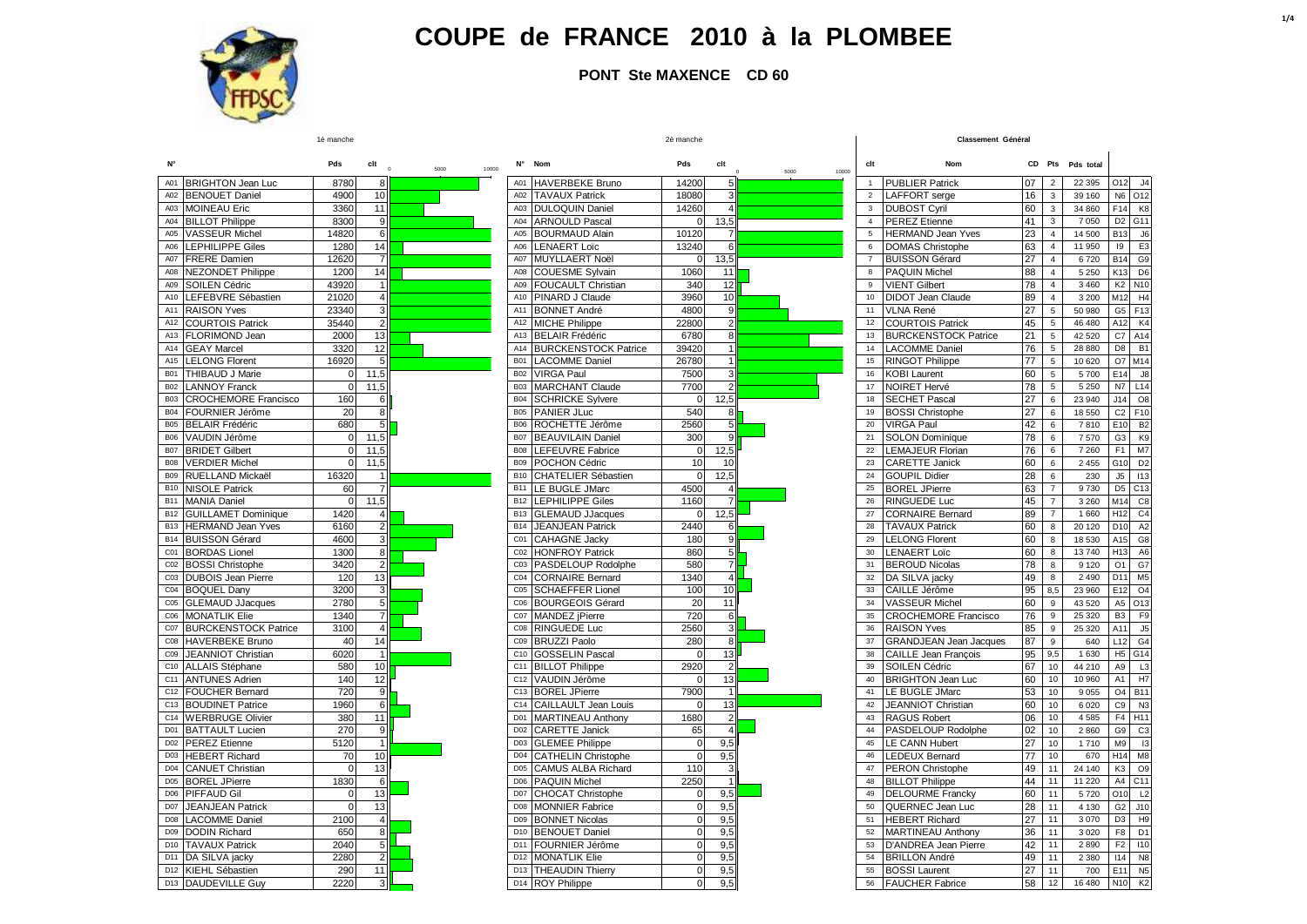

**PONT Ste MAXENCE CD 60**

#### **Classement Général**

 $\mathbf{L}$ 

|                 |                                            | Pds              | clt<br>$\sim$             | 5000 | 10000 | N°              | Nom                                       | Pds          | clt            | 5000 | 10000 | clt      | Nom                                            |          |          | CD Pts Pds total |                      |                       |
|-----------------|--------------------------------------------|------------------|---------------------------|------|-------|-----------------|-------------------------------------------|--------------|----------------|------|-------|----------|------------------------------------------------|----------|----------|------------------|----------------------|-----------------------|
| D14             | <b>HOULLE Hervé</b>                        | 1320             | $\overline{7}$            |      |       |                 | E01 DAUBOURG JPhilippe                    | 2820         | 6              |      |       | 57       | <b>SERIES JLuc</b>                             | 89       | 12       | 8 0 8 5          | F5 E13               |                       |
| E01             | <b>JOUEN Thierry</b>                       | 290              | 6,5                       |      |       | E02             | <b>BERNET Patrick</b>                     | 2580         | $\overline{7}$ |      |       | 58       | <b>LEGARGASSON J Marie</b>                     | 02       | 12       | 4 9 0 0          | K8                   | $\overline{11}$       |
| F <sub>02</sub> | <b>BEAUFOUR Alain</b>                      | 290              | 6,5                       |      |       | E03             | <b>DOMAS Christophe</b>                   | 6480         | 3              |      |       | 59       | <b>BOQUEL Dany</b>                             | 28       | 12       | 4 4 6 0          | C <sub>4</sub>       | E11                   |
| E03             | <b>BODINEAU Bernard</b>                    | 300              | 4,5                       |      |       | E04             | <b>DUFILS Daniel</b>                      | 740          | 11             |      |       | 60       | <b>GALLOT William</b>                          | 27       | 12       | 3 3 4 0          | J6                   | K12                   |
|                 | E04 BRIGAND Jacky                          | 210              | $\mathbf{8}$              |      |       | E05             | <b>SCHRICKE Dominique</b>                 | 3320         | $\overline{4}$ |      |       | 61       | ROCHETTE Jérôme                                | 28       | 12       | 3 1 1 0          | 113                  | B <sub>6</sub>        |
| E05             | <b>THEAUDIN Thierry</b>                    | 180              | 9                         |      |       | E06             | HOUSSAIS stéphane                         | 920          | 10             |      |       | 62       | <b>LOMBARDIN Thierry</b>                       | 60       | 12       | 2720             | N <sub>9</sub>       | J3                    |
|                 | E06   LAGAHUZERE Nathalie                  | 10               | 12                        |      |       |                 | E07 MENNERAY Régis                        | $\mathbf 0$  | 14             |      |       | 63       | <b>BRIGHTON Pascal</b>                         | 60       | 12       | 1830             | 13                   | M <sub>9</sub>        |
|                 | E07 CAILLAULT Jean Louis                   | $\Omega$         | 13,5                      |      |       | E08             | SOBOLEWSKI Christophe                     | 2280         | 8              |      |       | 64       | <b>GUILLAMET Dominique</b>                     | 91       | 12       | 1790             | <b>B12</b>           | L4                    |
|                 | E08 CAHAGNE Jacky                          | 120              | 10                        |      |       | E09             | <b>MOINEAU Eric</b>                       | 300          | 13             |      |       | 65       | <b>BAILLARD Patrick</b>                        | 60       | 12       | 120              | J7                   | H <sub>14</sub>       |
| E09             | <b>DULOQUIN Daniel</b>                     | 40               | 11                        |      |       | E10             | <b>LANNOY Franck</b>                      | 3220         | 5              |      |       | 66       | <b>ROY Philippe</b>                            | 45       | 13       | 5 3 7 0          | F7                   | D <sub>14</sub>       |
|                 | E10 VIRGA Paul                             | 310              | $\ensuremath{\mathsf{3}}$ |      |       | E11             | <b>BOQUEL Dany</b>                        | 1260         | 9              |      |       | 67       | <b>BERNET Patrick</b>                          | 94       | 13       | 2680             | H10                  | E <sub>2</sub>        |
|                 | E11 BOSSI Laurent                          | 700              | $\overline{2}$            |      |       | E12             | <b>PIFFAUD Gil</b>                        | 440          | 12             |      |       | 68       | DEFROCOURT Christophe                          | 95       | 13       | 960              | M11                  | G <sub>5</sub>        |
| E <sub>12</sub> | <b>CAILLE Jérôme</b>                       | 300              | 4,5                       |      |       | E13             | <b>SERIES JLuc</b>                        | 7040         | $\overline{2}$ |      |       | 69       | <b>MARION Alain</b>                            | 07       | 13       | 910              | L5                   | K <sub>13</sub>       |
| E13             | <b>MARONNEAUD Vincent</b>                  |                  | 13,5                      |      |       | E14             | <b>ROZEL Thierry</b>                      | 11340        |                |      |       | 70       | SOBOLEWSKI Christophe                          | 60       | 13       | 10 180           | 014                  | E <sub>8</sub>        |
|                 | E14 KOBI Laurent                           | 2380             | 1                         |      |       | F01             | <b>LEBEL Frédéric</b>                     | 3210         | 8              |      |       | 71       | <b>JIRARD Dominique</b>                        | 18       | 13       | 9 3 0 0          | O11                  | 15                    |
|                 | F01 LEMAJEUR Florian                       | 5830             | $\overline{\mathbf{c}}$   |      |       | F02             | <b>AUBE Lilian</b>                        | $\mathbf 0$  | 13,5           |      |       | 72       | <b>BELAIR Frédéric</b>                         | 16       | 13       | 7 4 6 0          | <b>B5</b>            | A13                   |
|                 | F02 D'ANDREA Jean Pierre                   | 2870             | 6                         |      |       | F03             | <b>MONGET</b> christian                   | 3820         |                |      |       | 73       | PREVOST Mickaël                                | 27       | 13       | 4 9 9 0          | F <sub>13</sub>      | N <sub>6</sub>        |
|                 | F03 KUNZLI Régis                           | 2560             | 7,5                       |      |       | F04             | <b>DUPUIS Franck</b>                      | 7970         | 5,5            |      |       | 74       | SABOUA André                                   | 33       | 13       | 3700             | N <sub>1</sub>       | F7                    |
|                 | F04 RAGUS Robert                           | 3865             | 5                         |      |       | F <sub>05</sub> | <b>HERVE Pascal</b>                       | $\Omega$     | 13,5           |      |       | 75       | <b>DAUDEVILLE Guy</b>                          | 28       | 13       | 2 4 2 0          | D <sub>13</sub>      | L6                    |
| F05             | <b>SERIES JLuc</b>                         | 1045             | 10                        |      |       | F06             | <b>PREYRE Christian</b>                   | 1740         | 10             |      |       | 76       | POCHON Cédric                                  | 27       | 13       | 850              | M3                   | B <sub>S</sub>        |
| F06             | <b>BREILLOT Frédéric</b>                   | 2560             | 7,5                       |      |       | F07             | SABOUA André                              | 1560         | 11             |      |       | 77       | <b>BERANGER Michel</b>                         | 76       | 13       | 260              | H4                   | J11                   |
|                 | F07 ROY Philippe                           | 5370             | 3                         |      |       | F08             | <b>GEAY Marcel</b>                        | 1890         | 9              |      |       | 78       | RUELLAND Mickaël                               | 27       | 14       | 16 320           | B <sub>9</sub>       | M3                    |
| F08             | MARTINEAU Anthony                          | 1340             | $\overline{9}$            |      |       | F09             | <b>CROCHEMORE Francisco</b>               | 25160        | 3              |      |       | 79       | <b>ROZEL Thierry</b>                           | 94       | 14       | 11 340           | G7                   | E <sub>14</sub>       |
|                 | F09 MARCHANT Claude                        | $\Omega$         | 13                        |      |       | F10             | <b>BOSSI Christophe</b>                   | 15130        | $\overline{4}$ |      |       | 80       | <b>SCHRICKE Dimitri</b>                        | 45       | 14       | 2 0 5 0          | J2                   | M10                   |
|                 | F10 HONFROY Patrick                        | $\Omega$         | 13                        |      |       | F11             | <b>CANUET Christian</b>                   | 7970         | 5,5            |      |       | 81       | <b>NUNES Daniel</b>                            | 94       | 14       | 1 5 2 0          | N <sub>13</sub>      | G <sub>8</sub>        |
|                 | F11 COSTE Frédéric                         | 450              | 11                        |      |       | F <sub>12</sub> | <b>LAGAHUZERE Nathalie</b>                | 1300         | 12             |      |       | 82       | THIBAUD J Marie                                | 33       | 14       | 1510             | <b>B1</b>            | $\overline{17}$       |
|                 | F12 ARNOULD Pascal                         |                  | 13                        |      |       | F13             | <b>VLNA René</b>                          | 49070        |                |      |       | 83       | <b>BALLONGNE Eric</b>                          | 88       | 14       | 820              | G <sub>4</sub>       | 111                   |
|                 | F13 PREVOST Mickaël                        | 4990             | $\overline{4}$            |      |       | F14             | <b>GRAFF Emilien</b>                      | 42480        | $\overline{2}$ |      |       | 84       | <b>JOUEN Thierry</b>                           | 76       | 14       | 680              | E1                   | L7                    |
|                 | F14 DUBOST Cyril                           | 22000            | $\overline{1}$            |      |       | G01             | <b>DUCROCK Michel</b>                     | $\mathbf 0$  | 10,5           |      |       | 85       | <b>MASSON Pascal</b>                           | 60       | 14       | 190              | N <sub>12</sub>      | 4                     |
|                 | G01 FLINOIS Régis                          | 970              | 6                         |      |       | G02             | <b>ROUILLER Bertrand</b>                  | $\mathbf 0$  | 10,5           |      |       | 86       | HAVERBEKE Jean Luc                             | 60       | 14       | 44 880           | M <sub>4</sub>       | O <sub>11</sub>       |
|                 | G02 QUERNEC Jean Luc                       | 250              | 8<br>$\overline{1}$       |      |       | G03             | <b>MARIELLO Fulbert</b>                   | $\mathbf 0$  | 10             |      |       | 87       | <b>GRAFF</b> Emilien                           | 36       | 14       | 42 480           | H7                   | F <sub>14</sub>       |
|                 | G03 SOLON Dominique                        | 3870             |                           |      |       | G04             | <b>GRANDJEAN Jean Jacques</b>             | 70           | 6              |      |       | 88       | <b>LAGWA Franck</b>                            | 77       | 14       | 4 4 6 0          | M <sub>8</sub>       | K <sub>1</sub>        |
|                 | <b>G04 BALLONGNE Eric</b>                  | 810              | $\overline{7}$            |      |       | G05<br>G06      | DEFROCOURT Christophe                     | $\mathbf{0}$ | 10,5           |      |       | 89<br>90 | <b>ANTUNES Adrien</b>                          | 91       | 14       | 3780             | C <sub>11</sub>      | L <sub>5</sub>        |
|                 | G05 VLNA René<br>G06 ROZEL Thierry         | 1910<br>$\Omega$ |                           |      |       |                 | <b>BEROUD Nicolas</b>                     | 520<br>1610  |                |      |       | 91       | <b>TOURLOUSE Pierre</b><br>MANDEZ jPierre      | 27<br>76 | 14<br>14 | 3540<br>2 6 2 0  | K <sub>5</sub><br>K1 | J13<br>C <sub>7</sub> |
|                 |                                            | 140              | 12,5                      |      |       | G <sub>08</sub> | G07 LELONG Florent<br><b>NUNES Daniel</b> | $\Omega$     | 10,5           |      |       | 92       |                                                | 44       | 14       | 1 4 2 0          | L <sub>13</sub>      | E <sub>6</sub>        |
|                 | G07 DAUBOURG JPhilippe<br>G08 PETIT Xavier |                  | 10                        |      |       | G09             | <b>BUISSON Gérard</b>                     | 2120         |                |      |       | 93       | HOUSSAIS stéphane<br><b>FOUCAULT Christian</b> | 89       | 14       | 1 1 2 0          | L <sub>3</sub>       | A9                    |
| G09             | PASDELOUP Rodolphe                         | 2280             | 12,5                      |      |       | G <sub>10</sub> | <b>DUBOIS Jean Pierre</b>                 | $\mathbf 0$  | 10,5           |      |       | 94       | <b>DUFILS Daniel</b>                           | 76       | 14       | 840              | J12                  | E <sub>4</sub>        |
|                 | G10 CARETTE Janick                         | 2390             | $\overline{2}$            |      |       | G11             | <b>PEREZ Etienne</b>                      | 1930         |                |      |       | 95       | <b>BEAUFOUR Alain</b>                          | 78       | 14       | 370              | E <sub>2</sub>       | H <sub>10</sub>       |
|                 | G11 BOURMAUD Alain                         |                  | 12,5                      |      |       | G12             | <b>BRIGAND Jacky</b>                      | $\Omega$     | 10,5           |      |       | 96       | <b>DURAND Bernard</b>                          | 75       | 14       | 320              | M <sub>6</sub>       | N <sub>12</sub>       |
|                 | G12 SCHRICKE Sylvere                       | 190              | 9                         |      |       | G13             | <b>BREILLOT Frédéric</b>                  | $\mathbf{0}$ | 10,5           |      |       | 97       | KIEHL Sébastien                                | 67       | 14       | 310              | D <sub>12</sub>      | N <sub>4</sub>        |
|                 | G13 ROUIL JPierre                          | 1370             | 5                         |      |       | G14             | <b>CAILLE Jean François</b>               | 1530         |                |      |       | 98       | <b>BRUZZI Paolo</b>                            | 89       | 15       | 440              | N3                   | Cg                    |
|                 | G14 PAPIN Benjamin                         | $\Omega$         | 12,5                      |      |       | G15             | <b>GANDEMER Dominique</b>                 | $\mathbf{0}$ | 10,5           |      |       | 99       | <b>TOMICKI Damien</b>                          | 60       | 15       | 380              | L9                   | H <sub>3</sub>        |
|                 | H01 LANGAGNE André                         | $\Omega$         | 12                        |      |       | H <sub>01</sub> | <b>LAPLACE Sylvain</b>                    | $\mathbf{0}$ | 12,5           |      |       | 100      | <b>CAMUS ALBA Richard</b>                      | 71       | 15       | 110              | J11                  | D <sub>5</sub>        |
|                 | H02 BIDJIAN Christophe                     | 20               | 8,5                       |      |       | H <sub>02</sub> | <b>COUDRE Daniel</b>                      | 80           | 7,5            |      |       | 101      | <b>MICHE Philippe</b>                          | 45       | 15       | 23 150           | O <sub>6</sub>       | A12                   |
|                 | H03 WERTEPNA Jean Pierre                   | $\Omega$         | 12                        |      |       | H <sub>03</sub> | <b>TOMICKI Damien</b>                     | 20           | 9,5            |      |       | 102      | <b>DULOQUIN Daniel</b>                         | 51       | 15       | 14 300           | E9                   | A <sub>3</sub>        |
|                 | H04 BERANGER Michel                        | 160              | $\overline{4}$            |      |       | H <sub>04</sub> | <b>DIDOT Jean Claude</b>                  | 2160         |                |      |       | 103      | <b>MARCHANT Claude</b>                         | 60       | 15       | 7700             | F9                   | B <sub>3</sub>        |
| H05             | CAILLE Jean François                       | 100              | 5,5                       |      |       | <b>HO5</b>      | <b>DARRAS Bruno</b>                       | $\mathbf 0$  | 12,5           |      |       | 104      | <b>COUESME Sylvain</b>                         | 60       | 15       | 3 5 8 0          | K14                  | A8                    |
|                 | H06 HEULARD Gérard                         | $\Omega$         | 12                        |      |       | H06             | <b>FORMES José</b>                        | 20           | 9,5            |      |       | 105      | <b>WERBRUGE Olivier</b>                        | 13       | 15       | 1 900            | C <sub>14</sub>      | H <sub>8</sub>        |
| <b>H07</b>      | <b>GRAFF Emilien</b>                       | $\Omega$         | 12                        |      |       | <b>H07</b>      | <b>BRIGHTON Jean Luc</b>                  | 2180         | $\overline{2}$ |      |       | 106      | <b>WERTEPNA Jean Pierre</b>                    | 45       | 15       | 1780             | H <sub>3</sub>       | L9                    |
| H08             | <b>LEBEL Frédéric</b>                      | $\Omega$         | 12                        |      |       | <b>H08</b>      | <b>WERBRUGE Olivier</b>                   | 1520         | $\overline{4}$ |      |       | 107      | <b>FLINOIS Régis</b>                           | 27       | 15       | 970              | G <sub>1</sub>       | N7                    |
| H <sub>09</sub> | <b>GLEMEE Philippe</b>                     | 40               |                           |      |       | H <sub>09</sub> | <b>HEBERT Richard</b>                     | 3000         |                |      |       | 108      | <b>BEAUVILAIN Daniel</b>                       | 86       | 15       | 320              | J1                   | <b>B7</b>             |
| H <sub>10</sub> | <b>BERNET Patrick</b>                      | 100              | 5,5                       |      |       | H <sub>10</sub> | <b>BEAUFOUR Alain</b>                     | 80           | 7,5            |      |       | 109      | <b>DENISE Pascal</b>                           | 60       | 15       | 20               | J3                   | N <sub>9</sub>        |
| H11             | <b>PANIER JLuc</b>                         | 20               | 8,5                       |      |       | H <sub>11</sub> | <b>RAGUS Robert</b>                       | 720          |                |      |       | 110      | <b>HODGKINSON Barrie</b>                       | 23       | 16       | 2 0 4 0          | N <sub>5</sub>       | M13                   |
| H12             | <b>CORNAIRE Bernard</b>                    | 320              | $\mathbf{3}$              |      |       | H <sub>12</sub> | <b>PETIT Xavier</b>                       | $\mathbf 0$  | 12,5           |      |       | 111      | <b>CHOCAT Christophe</b>                       | 18       | 16       | 330              | L1                   | D7                    |
|                 | H13 LENAERT Loïc                           | 500              | $\overline{2}$            |      |       |                 | H13 BLIN Charles                          | $\mathbf 0$  | 12,5           |      |       |          | 112 BODINEAU Bernard                           | 28       | 16       | 300              | E <sub>3</sub>       | Ig                    |
|                 | H14 LEDEUX Bernard                         | 600              | $\overline{1}$            |      |       |                 | H14 BAILLARD Patrick                      | 100          |                |      |       |          | 113 FRERE Damien                               | 70       | 16       | 12 6 20          | A7                   | N <sub>14</sub>       |

1è manche 2è manche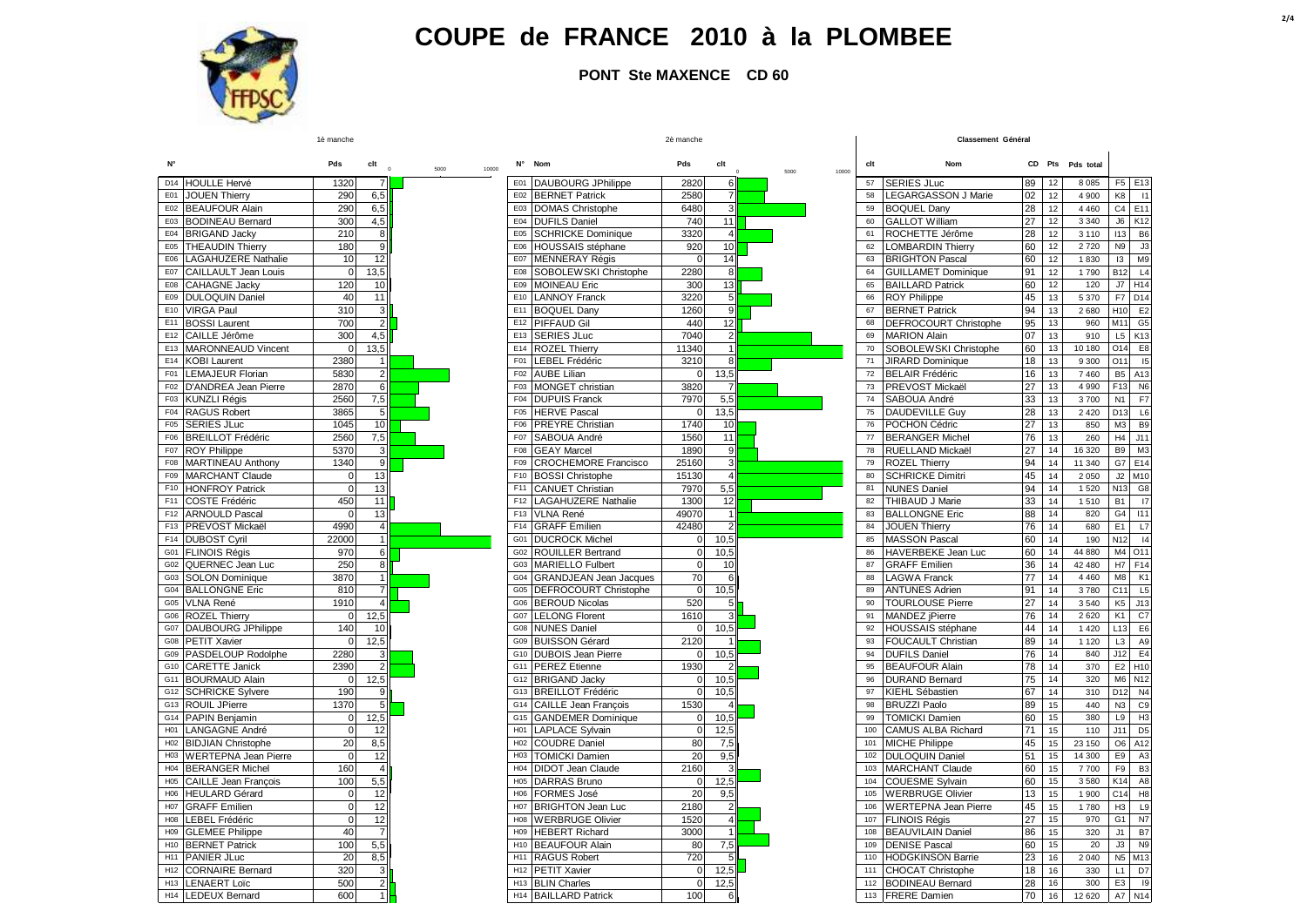

**PONT Ste MAXENCE CD 60**

| N°              |                                               | Pds          | $clt$ $_0$          | 5000<br>10000 |                  | N° Nom                                         | Pds             | clt                   | 5000<br>10000 | clt        | Nom                                             |          |                 | CD Pts Pds total |                       |                              |
|-----------------|-----------------------------------------------|--------------|---------------------|---------------|------------------|------------------------------------------------|-----------------|-----------------------|---------------|------------|-------------------------------------------------|----------|-----------------|------------------|-----------------------|------------------------------|
| 101             | MUYLLAERT Noël                                | 2030         | $\sqrt{3}$          |               | I <sub>01</sub>  | <b>LEGARGASSON J Marie</b>                     | $\Omega$        | 11                    |               | 114        | <b>BOURDON cyril</b>                            | 60       | 16              | 9 2 5 0          |                       | L2 010                       |
| 102             | <b>DUPRE Daniel</b>                           | 1870         | $\overline{4}$      |               | 102              | <b>DESSIGNY Fabien</b>                         | $\Omega$        | 11                    |               |            | 115 ROUIL JPierre                               | 14       | 16              | 9 170            | G13                   | O <sub>6</sub>               |
| 103             | <b>BRIGHTON Pascal</b>                        | 1650         | 5                   |               | 103              | <b>LE CANN Hubert</b>                          | 1610            |                       |               | 116        | <b>SCHRICKE Dominique</b>                       | 45       | 16              | 3 3 2 0          | K11                   | E <sub>5</sub>               |
| 104             | <b>FAUCHER Pierre</b>                         | 30           | 10                  |               | 104              | <b>MASSON Pascal</b>                           | 150             | p                     |               | 117        | <b>DAUBOURG JPhilippe</b>                       | 71       | 16              | 2 9 6 0          | G8                    | E <sub>1</sub>               |
| 105             | <b>BLIN Charles</b>                           | 1600         | 6                   |               | 105              | <b>JIRARD Dominique</b>                        |                 | 11                    |               | 118        | <b>BOUDINET Patrice</b>                         | 77       | 16              | 2860             | C13                   | K <sub>6</sub>               |
| 106             | <b>PATUREAU Laurent</b>                       | $\mathbf 0$  | 13                  |               | 106              | FLORIMOND Jean                                 | 10              | 6,5                   |               | 119        | <b>PREYRE Christian</b>                         | 13       | 16              | 2 1 4 0          | M13                   | F <sub>6</sub>               |
| 107             | <b>GANDEMER Dominique</b>                     | 20           | 11                  |               | 107              | THIBAUD J Marie                                | 1510            | $\mathfrak{p}$        |               | 120        | <b>NISOLE Patrick</b>                           | 60       | 16              | 60               | <b>B10</b>            | N <sub>2</sub>               |
| 108             | <b>DUCROCK Michel</b>                         | $\Omega$     | 13                  |               | 108              | <b>HOULLE Hervé</b>                            | $\Omega$        | 11                    |               | 121        | LEFEBVRE Sébastien                              | 27       | 17              | 21 0 20          | A10                   | M <sub>2</sub>               |
| 109             | <b>DOMAS Christophe</b>                       | 5470         | $\overline{1}$      |               | 109              | <b>BODINEAU Bernard</b>                        | $\Omega$        | 11                    |               | 122        | <b>LANNOY Franck</b>                            | 62       | 17              | 3 2 2 0          | <b>B2</b>             | E10                          |
| 110             | <b>AUBE Lilian</b>                            | 40           | $\overline{9}$      |               | 110              | D'ANDREA Jean Pierre                           | $\overline{20}$ |                       |               |            | 123 MUYLLAERT Noël                              | 75       | 17              | 2 0 3 0          | 11                    | A7                           |
| 111             | <b>SCHAEFFER Lionel</b>                       | $\Omega$     | 13                  |               | 111              | <b>BALLONGNE Eric</b>                          | 10              | 6,5                   |               | 124        | <b>MONATLIK Elie</b>                            | 42       | 17              | 1 3 4 0          | C6                    | D <sub>12</sub>              |
| 112             | <b>CATHELIN Christophe</b>                    | 320          | 8                   |               | 112              | <b>HEULARD Gérard</b>                          | $\Omega$        | 11                    |               | 125        | PANIER JLuc                                     | 27       | 17              | 560              | H <sub>11</sub>       | B <sub>5</sub>               |
| 113             | ROCHETTE Jérôme                               | 550          | $\overline{7}$      |               | 113              | <b>GOUPIL Didier</b>                           | 90              |                       |               | 126        | <b>GLEMEE Philippe</b>                          | 60       | 17              | 40               | H <sub>9</sub>        | D <sub>3</sub>               |
| 114             | <b>BRILLON André</b>                          | 2380         | $\overline{2}$      |               | 114              | <b>NIGON Philippe</b>                          |                 | 11                    |               | 127        | <b>BONNET André</b>                             | 60       | 17              | 4 9 4 0          | N <sub>4</sub>        | A11                          |
| J <sub>01</sub> | <b>BEAUVILAIN Daniel</b>                      | 20           | 6                   |               | J <sub>01</sub>  | <b>PETOLLA Ernest</b>                          | $\Omega$        | 12,5                  |               | 128        | <b>BATTAULT Lucien</b>                          | 33       | 17              | 1850             | D <sub>1</sub>        | K7                           |
| J <sub>02</sub> | <b>SCHRICKE Dimitri</b>                       | $\Omega$     | 11,5                |               | J <sub>02</sub>  | <b>BOCCHINI Ancelo</b>                         | $\Omega$        | 12,5                  |               | 129        | <b>BIDAULT Robert</b>                           | 07       | 17              | 1 640            | M7                    | K14                          |
| J03             | <b>DENISE Pascal</b>                          | 20           | 6                   |               | J03              | <b>LOMBARDIN Thierry</b>                       | 1740            |                       |               | 130        | <b>JOINES Neil</b>                              |          | 17              | 450              | M <sub>5</sub>        | L13                          |
| J04             | <b>DUCLOS Fabrice</b>                         | $\Omega$     |                     |               | J <sub>04</sub>  | <b>PUBLIER Patrick</b>                         | 10780           |                       |               | 131        | <b>BOURGEOIS Gérard</b>                         | 06<br>02 | 17              | 40               | J13                   | C6                           |
| J05             |                                               |              | 11,5                |               | J05              |                                                |                 | 6                     |               |            |                                                 | 27       |                 |                  |                       |                              |
| J06             | <b>GOUPIL Didier</b><br><b>GALLOT William</b> | 140<br>20    | $\overline{2}$<br>6 |               | J06              | <b>RAISON Yves</b><br><b>HERMAND Jean Yves</b> | 1980<br>8340    | $\overline{2}$        |               | 132<br>133 | <b>DUPUIS Franck</b><br><b>GLEMAUD JJacques</b> | 76       | 18              | 7970<br>2780     | K12<br>C <sub>5</sub> | F <sub>4</sub><br><b>B13</b> |
| J07             |                                               | 20           |                     |               |                  |                                                |                 |                       |               | 134        |                                                 |          | 18              |                  | O <sub>3</sub>        | D <sub>9</sub>               |
|                 | <b>BAILLARD Patrick</b>                       |              |                     |               | J07              | <b>BORDAS Lionel</b>                           |                 | 12,5                  |               |            | <b>BONNET Nicolas</b>                           | 60       | 18              | 2 0 5 5          |                       |                              |
| J08             | <b>LAPLACE Sylvain</b>                        | $\mathbf{0}$ | 11,5                |               | 300 <sub>o</sub> | <b>KOBI Laurent</b>                            | 3320            |                       |               | 135        | <b>DUPRE Daniel</b>                             | 60       | 18              | 1870             | 12                    | L10                          |
| J09             | <b>MONGET christian</b>                       |              | 11.5                |               | J09              | <b>KUNZLI Régis</b>                            |                 | 12,5                  |               | 136        | <b>GALVINET David</b>                           | 77       | 18              | 1 2 6 0          | N <sub>8</sub>        | L1                           |
| J10             | <b>ROUILLER Bertrand</b>                      | $\Omega$     | 11,5                |               | J10              | QUERNEC Jean Luc                               | 3880            | 3                     |               | 137        | <b>CATHELIN Christophe</b>                      | 60       | 18              | 320              | 112                   | D <sub>4</sub>               |
| J11             | <b>CAMUS ALBA Richard</b>                     | $\Omega$     | 11,5                |               | J11              | <b>BERANGER Michel</b>                         | 100             | 9                     |               | 138        | FOURNIER Jérôme                                 | 77       | 18              | 20               | <b>B4</b>             | D <sub>11</sub>              |
| J12             | <b>DUFILS Daniel</b>                          | 100          |                     |               | J12              | <b>PATUREAU Laurent</b>                        | 2200            | 5                     |               | 139        | <b>DODIN Richard</b>                            | 78       | 18              | 8510             | D <sub>9</sub>        | O <sub>3</sub>               |
| J13             | <b>BOURGEOIS Gérard</b>                       | 20           | 6                   |               | J13              | <b>TOURLOUSE Pierre</b>                        | 1520            | 8                     |               | 140        | <b>BREILLOT Frédéric</b>                        | 14       | 18              | 2 5 6 0          | F <sub>6</sub>        | G13                          |
| J14             | <b>SECHET Pascal</b>                          | 460          |                     |               | J14              | DOUCET Jean Marc                               | 60              | 10                    |               | 141        | <b>PATUREAU Laurent</b>                         | 95       | 18              | 2 2 0 0          | 16                    | J12                          |
| K01             | <b>MANDEZ</b> jPierre                         | 1900         | $\overline{8}$      |               | K01              | <b>LAGWA Franck</b>                            | 4440            | $\boldsymbol{\Delta}$ |               | 142        | <b>NIGON Philippe</b>                           | 28       | 18              | 1 960            | K7                    | 114                          |
| K02             | <b>VIENT Gilbert</b>                          | 3400         | $\overline{2}$      |               | K02              | <b>FAUCHER Fabrice</b>                         | 16440           |                       |               | 143        | MARTIAL Jean baptiste                           | 77       | 18              | 1 3 9 5          | O <sub>5</sub>        | N <sub>13</sub>              |
| K03             | <b>PERON Christophe</b>                       | 2400         | 5                   |               | K03              | <b>LEGRAND Daniel</b>                          | 20              | 11,5                  |               | 144        | <b>HOULLE Hervé</b>                             | 60       | 18              | 1 3 2 0          | D <sub>14</sub>       | 18                           |
| K04             | <b>CHAMPION Gilles</b>                        |              | 14                  |               | K04              | <b>COURTOIS Patrick</b>                        | 11040           | 3                     |               | 145        | <b>HONFROY Patrick</b>                          | 27       | 18              | 860              | F10                   | C <sub>2</sub>               |
| K05             | <b>TOURLOUSE Pierre</b>                       | 2020         | 6                   |               | K05              | <b>MANIA Daniel</b>                            | 1640            | $\overline{7}$        |               | 146        | DOUCET Jean Marc                                | 36       | 18              | 230              | L7                    | J14                          |
| K06             | <b>HERVE Thierry</b>                          | 1360         | 9                   |               | K06              | <b>BOUDINET Patrice</b>                        | 900             | 10                    |               | 147        | <b>GUILLER Pascal</b>                           | 45       | 18              | 40               | L4                    | N <sub>1</sub>               |
| <b>K07</b>      | <b>NIGON Philippe</b>                         | 1960         | $\overline{7}$      |               | <b>K07</b>       | <b>BATTAULT Lucien</b>                         | 1580            | 8                     |               | 148        | <b>BRIDET Gilbert</b>                           | 58       | 19              | 15 580           | B7                    | O <sub>14</sub>              |
| K08             | <b>LEGARGASSON J Marie</b>                    | 4900         | $\overline{1}$      |               | K08              | <b>DUBOST Cyril</b>                            | 12860           | $\overline{2}$        |               | 149        | <b>CANUET Christian</b>                         | 60       | 19              | 7970             | D4                    | F <sub>11</sub>              |
| K09             | <b>MARIELLO Fulbert</b>                       |              | 12                  |               | K09              | <b>SOLON Dominique</b>                         | 3700            |                       |               | 150        | MONGET christian                                | 78       | 19              | 3820             | <b>J9</b>             | F3                           |
| K10             | <b>COUDRE Daniel</b>                          | $\Omega$     | 12                  |               | K10              | <b>BIDJIAN Christophe</b>                      | $\mathbf 0$     | 13,5                  |               | 151        | <b>MANIA Daniel</b>                             | 51       | 19              | 1 640            | B11                   | K <sub>5</sub>               |
| K11             | <b>SCHRICKE Dominique</b>                     |              | 12                  |               | K11              | <b>FAUCHER Pierre</b>                          | $\Omega$        | 13,5                  |               | 152        | <b>BLIN Charles</b>                             | 45       | 19              | 1 600            | 15                    | H <sub>13</sub>              |
| K12             | <b>DUPUIS Franck</b>                          | $\Omega$     | 12                  |               | K12              | <b>GALLOT William</b>                          | 3320            | 6                     |               | 153        | <b>MARONNEAUD Vincent</b>                       | 60       | 19              | 830              | E13                   | M <sub>6</sub>               |
| K13             | <b>PAQUIN Michel</b>                          | 3000         | 3                   |               | K13              | <b>MARION Alain</b>                            | 20              | 11,5                  |               | 154        | <b>BRIGAND Jacky</b>                            | 23       | 19              | 210              | E4                    | G12                          |
| K14             | <b>COUESME Sylvain</b>                        | 2520         | $\overline{4}$      |               | K14              | <b>BIDAULT Robert</b>                          | 1480            | 9                     |               | 155        | <b>THEAUDIN Thierry</b>                         | 35       | 19              | 180              | E <sub>5</sub>        | D <sub>13</sub>              |
| L01             | CHOCAT Christophe                             | 330          | 6                   |               | L01              | <b>GALVINET David</b>                          | 1240            | 5 <sub>1</sub>        |               | 156        | <b>MONNIER Fabrice</b>                          | 27       | 19              | 120              | N14                   | D <sub>8</sub>               |
| L02             | <b>BOURDON</b> cyril                          | 270          | 71                  |               | L02              | <b>DELOURME Francky</b>                        | 1260            | 4                     |               | 157        | <b>HAVERBEKE Bruno</b>                          | 60       | 19              | 14 240           | C8                    | A <sub>1</sub>               |
| L03             | <b>FOUCAULT Christian</b>                     | 780          | $\overline{2}$      |               | L03              | SOILEN Cédric                                  | 290             | 9l                    |               | 158        | <b>COSTE Frédéric</b>                           | 75       | 19              | 11 170           | F11                   | O <sub>5</sub>               |
| L <sub>04</sub> | <b>GUILLER Pascal</b>                         | 40           | 9                   |               | L04              | <b>GUILLAMET Dominique</b>                     | 370             | $\bf 8$               |               | 159        | <b>JEANJEAN Patrick</b>                         | 95       | 19              | 2 4 4 0          | D7                    | <b>B14</b>                   |
| L05             | <b>MARION Alain</b>                           | 890          | $\overline{1}$      |               | L05              | <b>ANTUNES Adrien</b>                          | 3640            | $\overline{2}$        |               | 160        | <b>MENNERAY Régis</b>                           | 76       | 19              | 490              | M1                    | E7                           |
| L06             | <b>GODIN Claude</b>                           |              | 13                  |               | L06              | <b>DAUDEVILLE Guy</b>                          | 200             | 10                    |               | 161        | <b>CAHAGNE Jacky</b>                            | 27       | 19              | 300              | E8                    | C <sub>1</sub>               |
| L07             | DOUCET Jean Marc                              | 170          | 8                   |               | L07              | <b>JOUEN Thierry</b>                           | 390             | $\overline{7}$        |               | 162        | CHATELIER Sébastien                             | 85       | 19              | 160              | N <sub>2</sub>        | <b>B10</b>                   |
| L08             | <b>PETOLLA Ernest</b>                         | 10           | 11                  |               | L08              | PAPIN Benjamin                                 | 10              | 11,5                  |               | 163        | <b>BOURMAUD Alain</b>                           | 76       | 20              | 10 120           | G11                   | A <sub>5</sub>               |
| L09             | <b>TOMICKI Damien</b>                         | 360          | 5                   |               | L09              | <b>WERTEPNA Jean Pierre</b>                    | 1780            |                       |               | 164        | <b>BENOUET Daniel</b>                           | 37       | 20              | 4 9 0 0          | A <sub>2</sub>        | D <sub>10</sub>              |
| L10             | <b>DESSIGNY Fabien</b>                        | $\Omega$     | 13                  |               | L <sub>10</sub>  | <b>DUPRE Daniel</b>                            | $\mathbf 0$     | 13,5                  |               | 165        | FLORIMOND Jean                                  | 86       | 20              | 2 0 1 0          | A13                   | 16                           |
| L11             | <b>HERVE Pascal</b>                           |              | 13                  |               | L11              | <b>DUCLOS Fabrice</b>                          | $\Omega$        | 13,5                  |               | 166        | <b>FORMES José</b>                              | 49       | $\overline{20}$ | 1 0 6 0          | O13                   | H <sub>6</sub>               |
| L12             | <b>GRANDJEAN Jean Jacques</b>                 | 570          | 3                   |               | L12              | <b>HERVE Thierry</b>                           | 10              | 11,5                  |               | 167        | <b>BOCCHINI Ancelo</b>                          | 94       | 20              | 200              | M <sub>10</sub>       | J2                           |
|                 | L13 HOUSSAIS stéphane                         | 500          | $\overline{4}$      |               | L <sub>13</sub>  | <b>JOINES Neil</b>                             | 440             | 6                     |               | 168        | <b>COUDRE Daniel</b>                            | 60       | 20              | 80               | K10                   | H <sub>2</sub>               |
|                 | L14 LEFEUVRE Fabrice                          | 20           | 10                  |               |                  | L14 NOIRET Hervé                               | 3830            | $\overline{1}$        |               |            | 169 LEBEL Frédéric                              | 27       | 20              | 3 2 1 0          | H8                    | F <sub>1</sub>               |
|                 |                                               |              |                     |               |                  |                                                |                 |                       |               |            |                                                 |          |                 |                  |                       |                              |

1è manche 2è manche

**Classement Général**

 $\mathbf{L}$